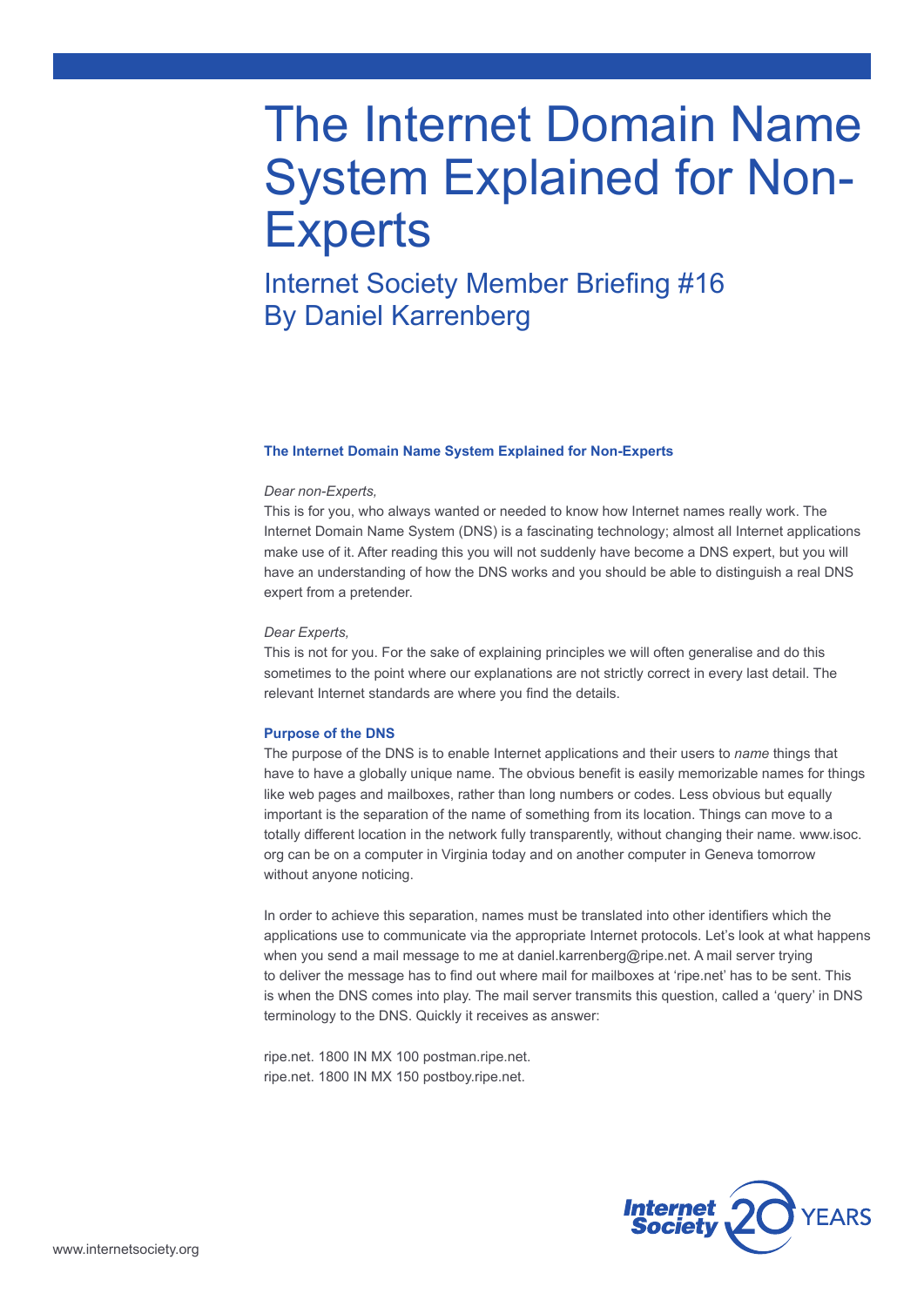"Mail for 'ripe.net' should be sent first to the computer called 'postman.ripe.net'. If 'postman.ripe. net' is not available, try 'postboy.ripe.net'".

The mail server will now make a connection with 'postman.ripe.net'. In order to do this it needs to know the numeric Internet address for 'postman.ripe.net'. This numeric address is sufficient to send Internet packets directly to the computer called 'postman.ripe.net' from anywhere in the Internet. Again the DNS is queried and it returns '193.0.0.199'.

postman.ripe.net. 172800 IN A 193.0.0.199

From here on, the mail server delivering your message can directly communicate with the mail server that receives and stores my mail for me to collect later on.

It is obvious that the information we just obtained in our example cannot come from a central list somewhere. This list would simply be too large, change too often and its repository would be quickly overwhelmed with queries.

# **So how** *does* **this work?**

Let us follow the DNS query starting from your computer. Your computer knows the address of a nearby DNS "caching server" and will send the query there. These caching servers are usually operated by the people that provide Internet connectivity to you. This can be your Internet Service Provider (ISP) in a residential setting or your corporate IT department in an office setting. Your computer may learn the address of the available caching servers automatically when connecting to the network or have it statically configured by your network administrator.

When the query arrives at the caching server there is a good chance that this server knows the answer already because it has remembered it, "cached" in DNS terminology, from a previous transaction. So if someone using the same caching server has sent mail to someone at 'ripe. net' recently, all the information that is needed will already be available and all the caching server has to do is to send the cached answers to your computer. You can see how caching speeds up responses to queries for popular names considerably. Another important effect of caching is to reduce the load on the DNS as a whole, because many queries do not go beyond the caching servers.

# **Detail - Caching hierarchies**

Caching servers can also be arranged in a hierarchy. This makes sense in cases where the network capacity is limited and/or network latency between the DNS client and the rest of the Internet is high. When connecting a laptop to the Internet through a slow dial-up connection it makes sense to run a caching server right on the laptop. This way each click on a hyperlink on the same web-site will not cause DNS related traffic over the dial-up link. Such a local caching server is often configured to send all queries for which it does not have cached answers to the ISPs caching server in turn.

Sometimes corporate networks have local caching servers that in turn send queries to a corporate caching server before they are sent out to the Internet. This way the corporate caching server can build a large cache based on queries from the whole enterprise.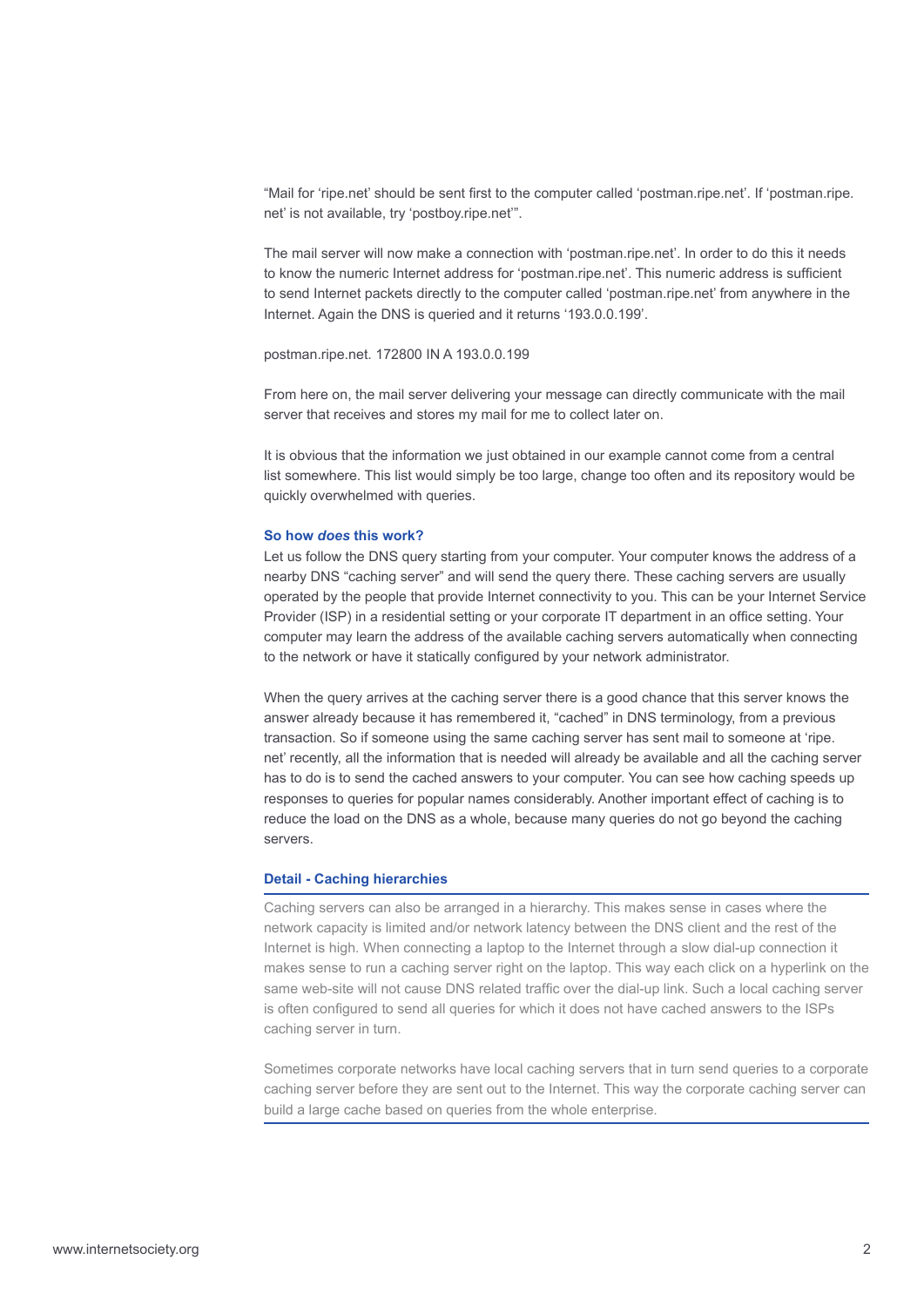#### **Beyond the Cache**

If the caching server does not find the answer to a query in its cache, it has to find another DNS server that does have the answer. In our example it will look for a server that has answers for all names that end in 'ripe.net'. In DNS terminology such a server is said to be "authoritative" for the "domain" 'ripe.net'.

In many cases our caching server already knows the address of the authoritative server for 'ripe. net'. If someone using the same caching server has recently surfed to 'www.ripe.net', the caching server needed to find the authoritative server for 'ripe.net' at that time and, being a *caching* server, naturally it cached the address of the authoritative server.

So the caching server will send the query about the mail servers for 'ripe.net' to the authoritative server for 'ripe.net', receive an answer, send that answer through to your computer and cache the answer as well.

Note that so far *only* your caching server and the authoritative server for 'ripe.net' have been involved in answering this query.

# **Redundancy - Many servers with the same answers**

Now, what if either the local caching server or the authoritative server for 'ripe.net' are unreachable? Obviously your mail server would not get an answer and could not immediately deliver your message. It would simply queue the message and try later. However if your web browser needed to find the address of 'www.ripe.net' when you clicked on a hyperlink to that site, things are different. The browser would appear to be stuck while waiting for the name 'www.ripe. net' to be resolved to an numeric address, because it would not be able to contact the web server without knowing that numeric address. Either you would tire of waiting and do something else, or your browser would give you an error message after timing out the DNS query. This does not happen very often because there is a lot of potential for redundancy in the internet architecture, especially in the DNS.

To ensure high availability the DNS has multiple servers all with the same data. To get around the problem of the *local caching server* not being available your computer usually has a number of them configured from which it can choose. This way one can make sure that there always is a caching server available. But how about the authoritative servers?

To improve availability of *authoritative name servers* there always are a number of them for each domain. In our example of 'ripe.net' there are five of them, three of which are in Europe, one in North America and one in Australia.

ripe.net. 172800 IN NS ns.ripe.net. ripe.net. 172800 IN NS ns2.nic.fr. ripe.net. 172800 IN NS sunic.sunet.se. ripe.net. 172800 IN NS auth03.ns.uu.net. ripe.net. 172800 IN NS munnari.OZ.AU.

Our caching server does not get one place to look up authoritative information about 'ripe.net' names, but five of them, all being equally authoritative. It is entirely free to choose any one of these based on its own preference as they all hold the same information; the choice could either be made entirely randomly or based on previous response times of those servers. The important point to remember is that *any* choice is a valid one.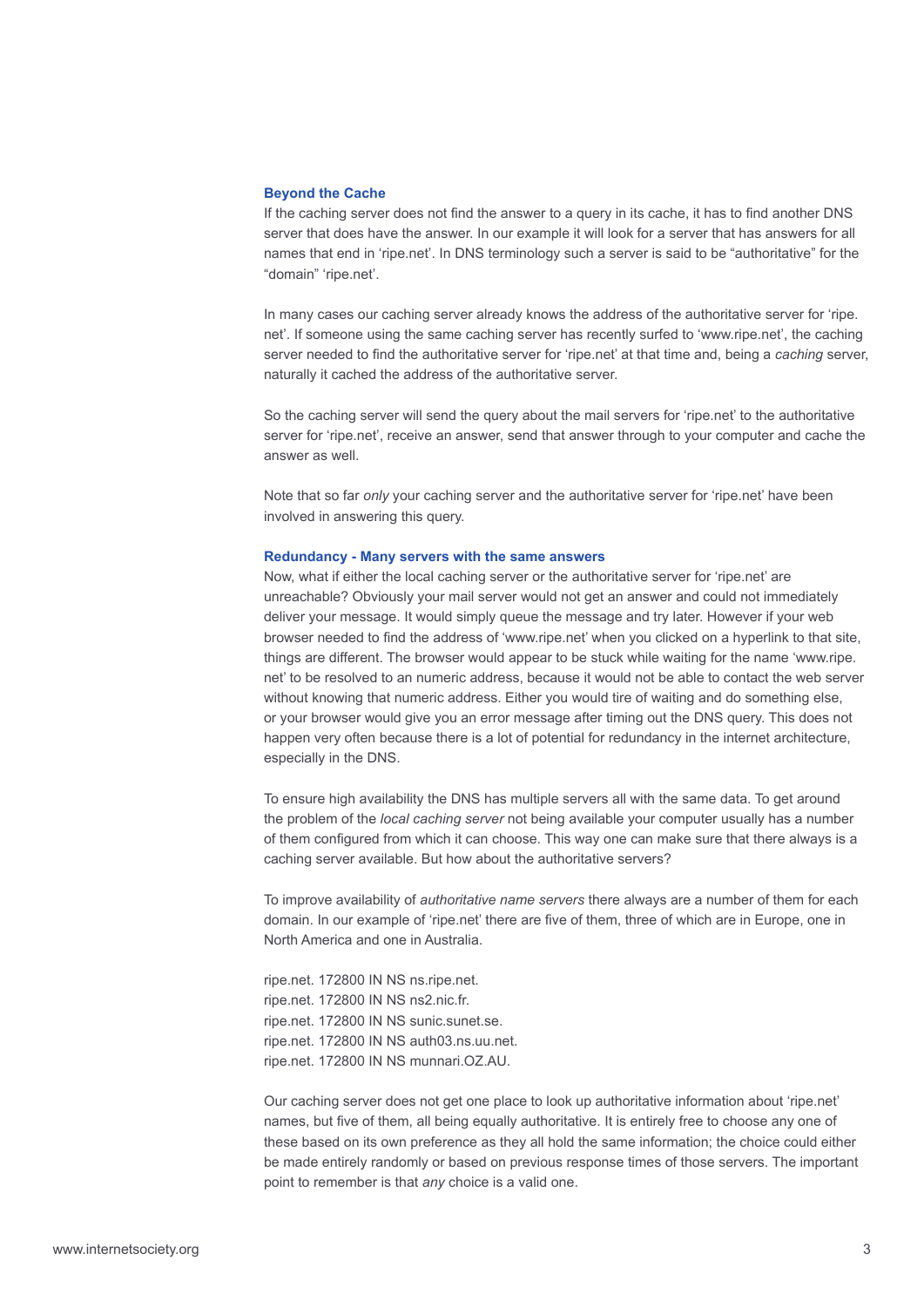This mechanism provides the potential for pretty strong redundancy covering both server and connectivity problems since the servers can be located anywhere on the Internet. Of course the level of redundancy actually achieved depends on the design and placement of the servers. A rather large corporation discovered this a few years back when all of their two authoritative name servers located in the same computer room became unreachable from the Internet because of a network problem that "could not happen".

# **Entering Information Into the DNS**

Information is entered into the DNS by changing the databases which the authoritative name servers use to answer queries. How these databases are maintained and transmitted to the servers is a local implementation matter fully transparent to DNS clients and outside the scope of this description.

For smaller domains often a local text file is changed on one of the authoritative servers and then transferred to the others. In this case the authoritative server on which the file is maintained is called the "master" server and the other authoritative servers are called "slave" servers. However this distinction is invisible to the rest of the DNS since all of the servers are equally authoritative.

#### **Rising in the Hierarchy**

Now let us consider the situation when our caching server has just been started and has an empty cache. Consequently it neither knows the answer to your query nor does it know where the authoritative servers for 'ripe.net' are. However it *does* know that it is possible to ask questions for 'ripe.net' to an authoritative server for 'net' because dots separate different parts of a domain name. This knowledge is part of the DNS protocol itself which says: "In case authoritative servers for a name are not known, strip off the leftmost part of the name including the first dot and send the original query to an authoritative server for that name".

In our example an authoritative server for 'net' does not know the answer to a query about 'something.ripe.net', because the 'ripe.net' servers hold that information, but it *does* know which servers are authoritative for 'ripe.net' queries. So instead of an answer to the query, the 'net' server will answer with the list of authoritative servers for 'ripe.net', a referral in DNS terminology. The caching server will receive the referral to the 'ripe.net' servers. Just as in the earlier example it now asks its question to an authoritative servers for 'ripe.net', obtain the answer and send it back to the client that asked for it. In addition, being a caching server, it will cache both the answer and the list of authoritative servers for 'ripe.net' for further use. Simple enough.

But hold on, we assumed the cache was empty in the first place, so how does our caching server know where the authoritative servers for 'net' are? In other words what happens once we have stripped off all parts of a domain name and still do not know where to go for an answer?

For this case there is a special set of authoritative servers, the DNS root servers. They know the addresses of all authoritative servers for names that do not have a dot in them, the Top Level Domains (TLDs) such as 'org', 'com', 'ch', 'uk'.

Root servers are the only DNS servers that have to be found without any other information being cached. To solve this bootstrapping problem all caching servers have a pre-configured list of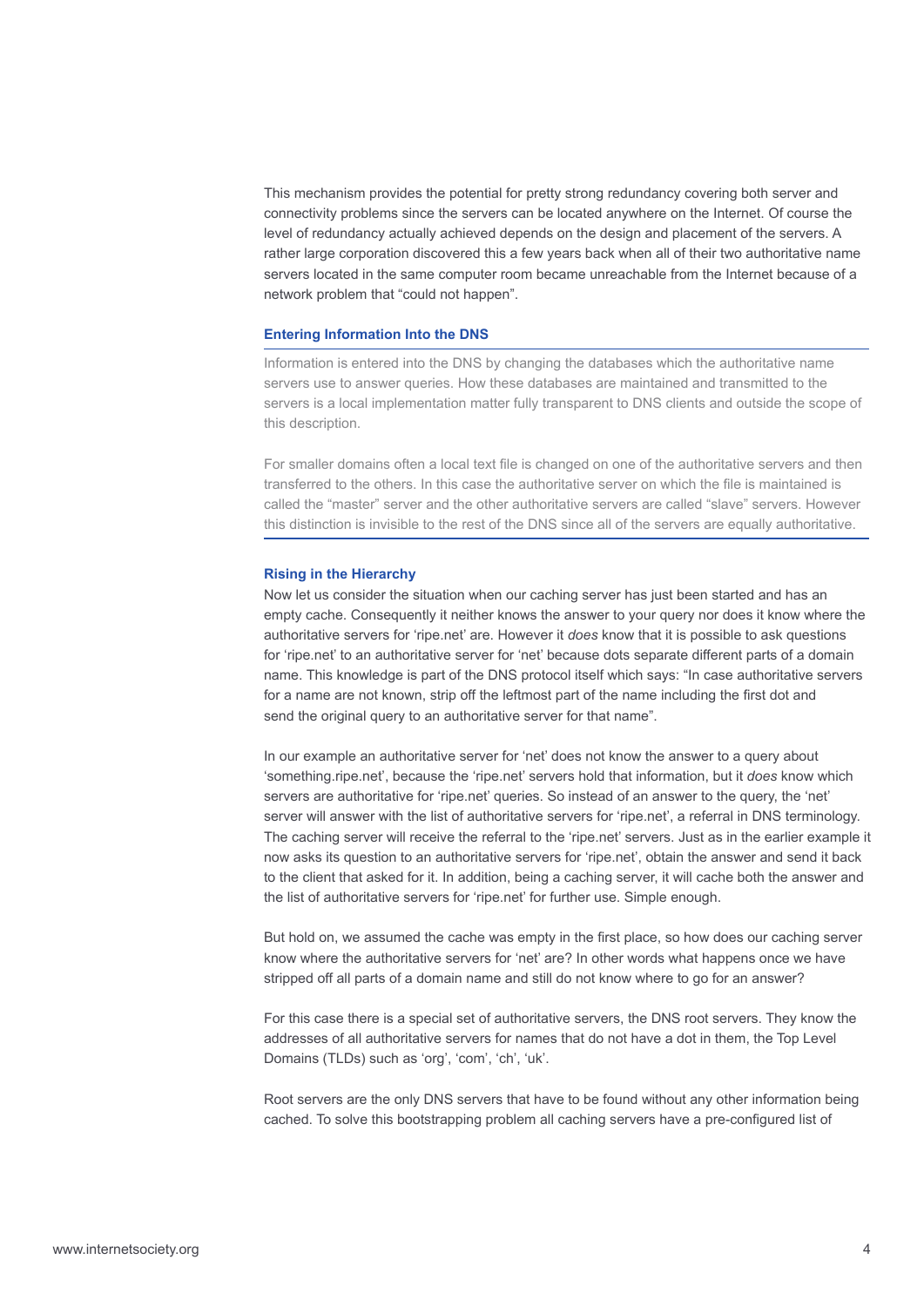numeric addresses for all root servers. When starting up, a caching server will send queries for the *current* list of root servers to each of these addresses in turn until it obtains an answer. Once it has obtained the current list, it knows where to send queries for names without dots. This may sound needlessly complicated but it ensures that a caching server will keep working when the addresses of root name servers change but its pre-configured list is not updated; these addresses change infrequently but they do change from time to time. A caching server will be able to use all current root servers as long as it can reach just one of the pre-configured addresses.

# **Domain Name**

The dots divide domain names into different parts. This division in turn divides the set of all names into different *domains* where the same part of a name can be re-used, e.g. 'ripe.net' is entirely different from 'ripe.org'. More importantly those domains can be administered totally independently. The administrator of 'net' names does not need to know anything about the 'org' names. The 'org' domain is independent of the 'net' domain. Due to the hierarchical structure administrators of sub-domains within a domain can also act independently, e.g. "isoc.org" does not need to coordinate anything with "nanog.org" or even know about it.

### **One Last Example**

So once more, here is what happens when a caching server that just started receives a query for the address of www.isoc.org. After it started, the server obtained a list of root servers and their addresses. When the query arrives it will not find the answer for 'www.isoc.org' in the cache, nor will it find the address of an authoritative server for 'isoc.org', neither the address of an authoritative server for 'org'. Having no other choice it will then ask a root server for the address of 'www.isoc.org'; the root server will answer with a referral containing the list of all authoritative servers for 'org'. Our caching server will send its query for 'www.isoc.org' to one of them and get another referral with the list of all authoritative servers for 'isoc.org'. When sending the query to one of them it will get the answer. All this typically happens in less than a second.

From here on the caching server can answer the same query again and again from the cache without asking another server. It can also send any query for 'something.isoc.org' directly to an 'isoc.org' server and send any question for another name ending in '.org' directly to a servers authoritative for 'org'. Only when the next query ends in something different from '.org' does it have to ask a root server again. Quickly the cache will contain lists of authoritative servers for all popular domains, especially for all popular TLDs; usually our caching server will not have to query for this information again for several days. This design ensures that only a tiny fraction of all queries will have to be processed by the root servers or by authoritative servers for TLDs.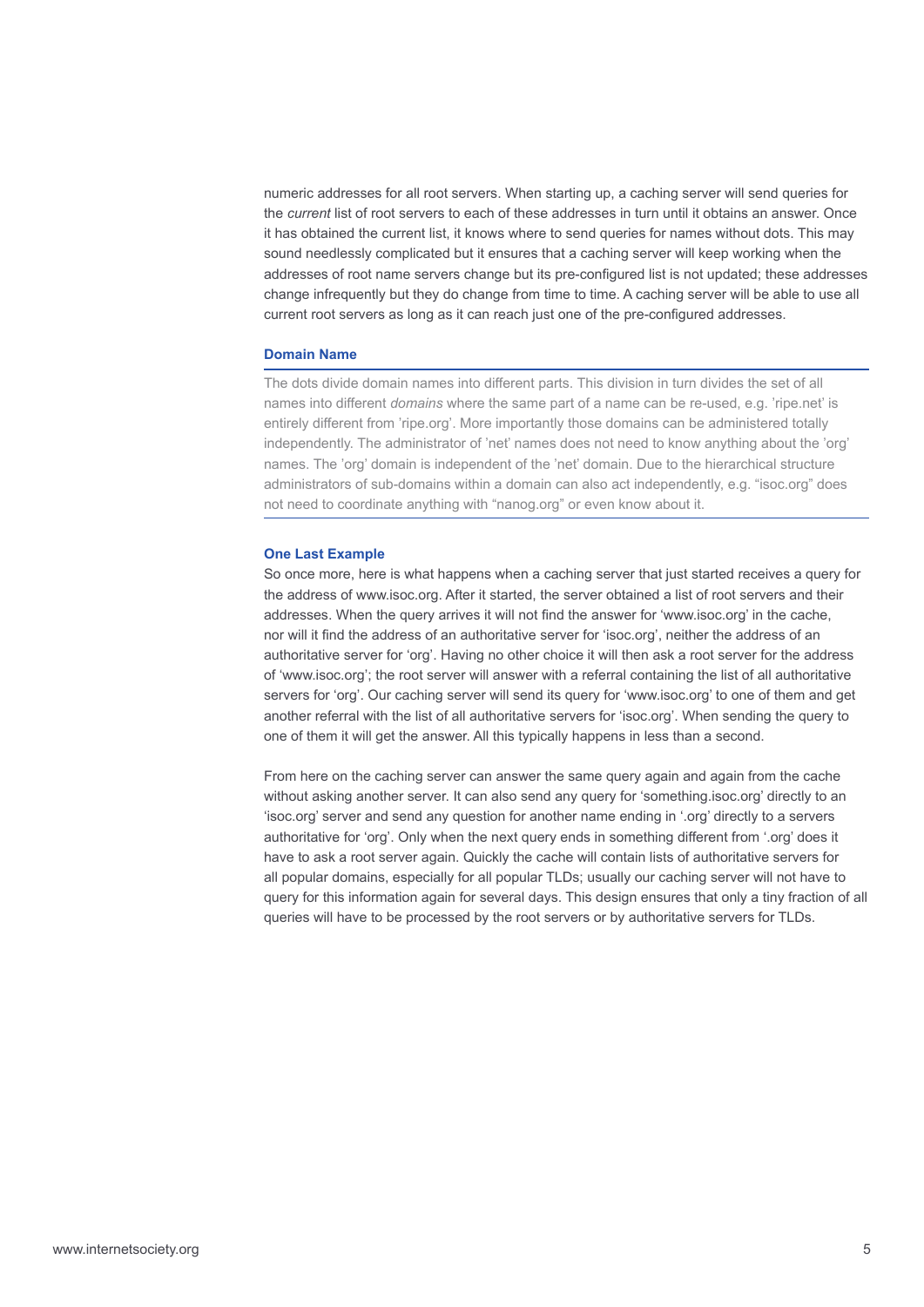# **Managing Change**

What about the case when information at authoritative servers is updated but caching servers all over the world have still cached the old possibly incorrect information?

This is where the DNS 'Time To Live' (TTL) comes into play. Each part of DNS information that may be cached separately has a time to live associated with it. Once this time expires, the cached information must be discarded and has to be obtained from an authoritative server again if it is needed. The TTL is not configured locally in the caching server but is set in the authoritative server and passed along with the information itself. This way the administrator of a domain, can control how long it takes for any change to be known throughout the Internet. By carefully choosing values, one can set the trade off between being able to change things rapidly on the one hand and minimising computing and networking resources needed by name servers on the other hand. If particular information is not expected to change in the near future one can have a high TTL and information known to change soon can be transmitted with a low TTL. It is standard practice to reduce the TTL transmitted with information that is scheduled to change in order to make that change visible rapidly throughout the Internet; once the change has happened the TTL is increased again.

This ends our tour of the DNS for non-experts. We hope that you have enjoyed it and gained a basic understanding of one of the underpinnings of todays Internet. Maybe you are now interested in some more explanations for informed non-experts about related subjects. We are currently preparing a similar briefing on how the DNS root name server system is currently evolving.